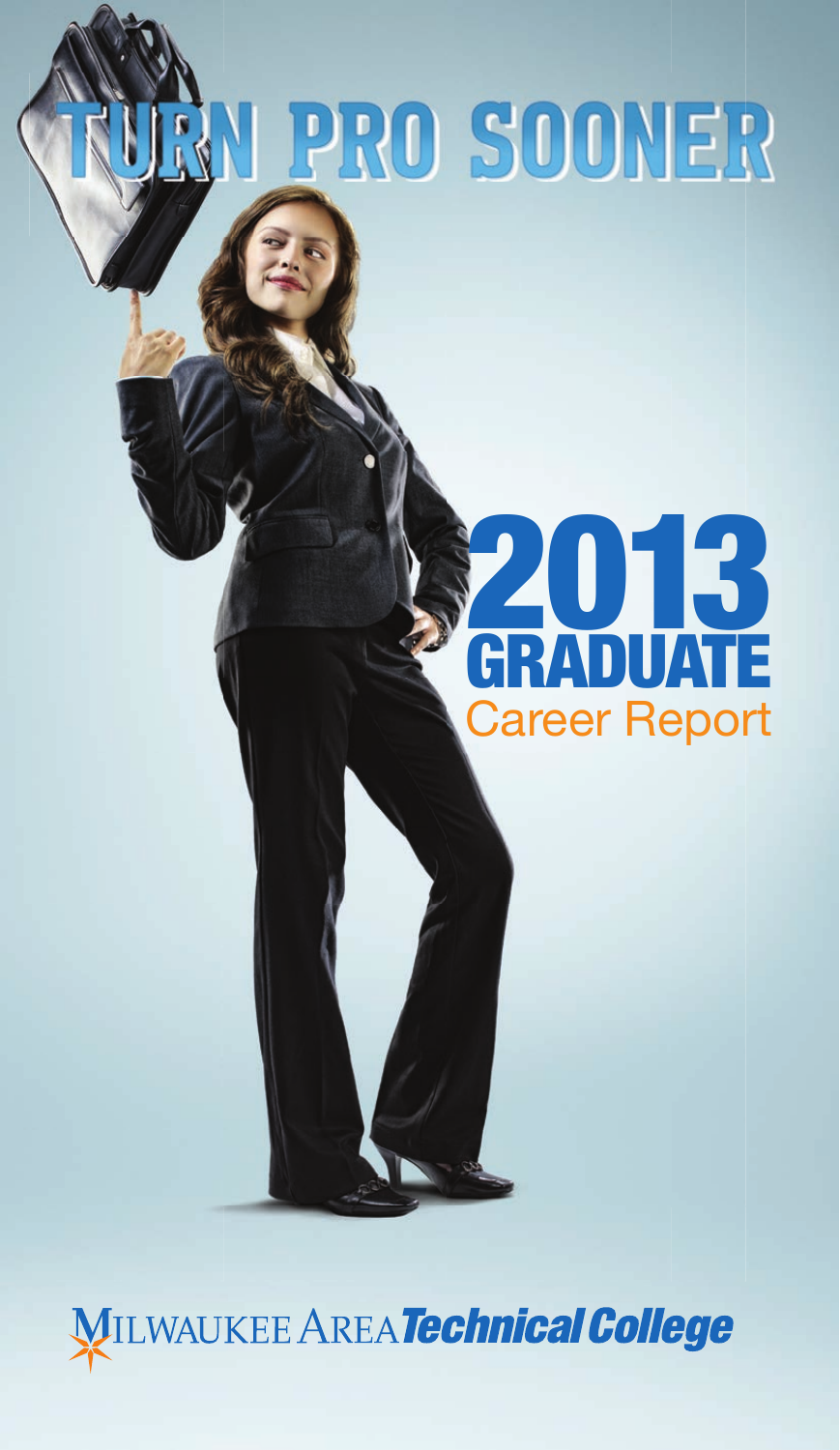

ASSOCIATE DEGREE GRADUATES EmplOYED WIThIn SIX mOnThS OF GRADUATIOn

Average Annual Graduate Earnings (six months after graduation) \$36,542 Associate Degree



TEChnICAl DIplOmA GRADUATES **EMPI OYED WITHIN SIX MONTHS** OF GRADUATIOn

Average Annual Graduate Earnings (six months after graduation) \$30,616 Technical Diploma



GRADUATES VERY SATISFIED/SATISFIED WITH THEIR MATC EDUCATION

**Additional degree and diploma programs offered in 2014-15.** MATC responds to emerging workplace needs with new career-centered programs. Visit matc.edu for the complete list of programs and descriptions. Several new MATC programs are not listed in this report. Data on those programs will be available in subsequent reports.

**Compare MATC's affordable tuition.** The college's emphasis on new technologies, hands-on career preparation and comprehensive services that bolster student success makes MATC the region's best value in higher education.

| <b>ASSOCIATE DEGREES</b>                      | State Employment Opportunities <sup>1</sup> |                               |                  |                     |                     |  |  |
|-----------------------------------------------|---------------------------------------------|-------------------------------|------------------|---------------------|---------------------|--|--|
|                                               | Percent<br>Employed                         | Average<br><b>Annual Wage</b> | 2013<br>(Actual) | 2016<br>(Projected) | 2018<br>(Projected) |  |  |
| Accounting                                    | 79 %                                        | \$35.848                      | 848              | 843                 | 829                 |  |  |
| Administrative Professional                   | 63 %                                        | \$ 31,956                     | 206              | 174                 | 157                 |  |  |
| Air Conditioning and Refrigeration Technology | 100 %                                       | \$35,221                      | 187              | 207                 | 232                 |  |  |
| Anesthesia Technology                         | 75 %                                        | \$35,589                      | 42               | 97                  | 84                  |  |  |
| Animation                                     | 56 %                                        | \$20,089                      | 16               | 20                  | 16                  |  |  |
| Architectural Technology                      | 70 %                                        | \$25.052                      | 17               | 18                  | 21                  |  |  |
| Automotive Technology                         | 94 %)                                       | $$30.353$ )                   | 697              | 438                 | 458                 |  |  |
| Automotive Technology Comprehensive           | 90 %                                        | \$29.510                      | 848              | 843                 | 829                 |  |  |
| Baking and Pastry Arts                        | 83 %                                        | \$ 28,496                     | 284              | 139                 | 132                 |  |  |
| <b>Banking and Financial Services</b>         | (100 %)                                     | \$27.850                      | 127              | 202                 | 211                 |  |  |
| <b>Biomedical Electronics Technology</b>      | 100 %                                       | \$42.012                      | 42               | 51                  | 51                  |  |  |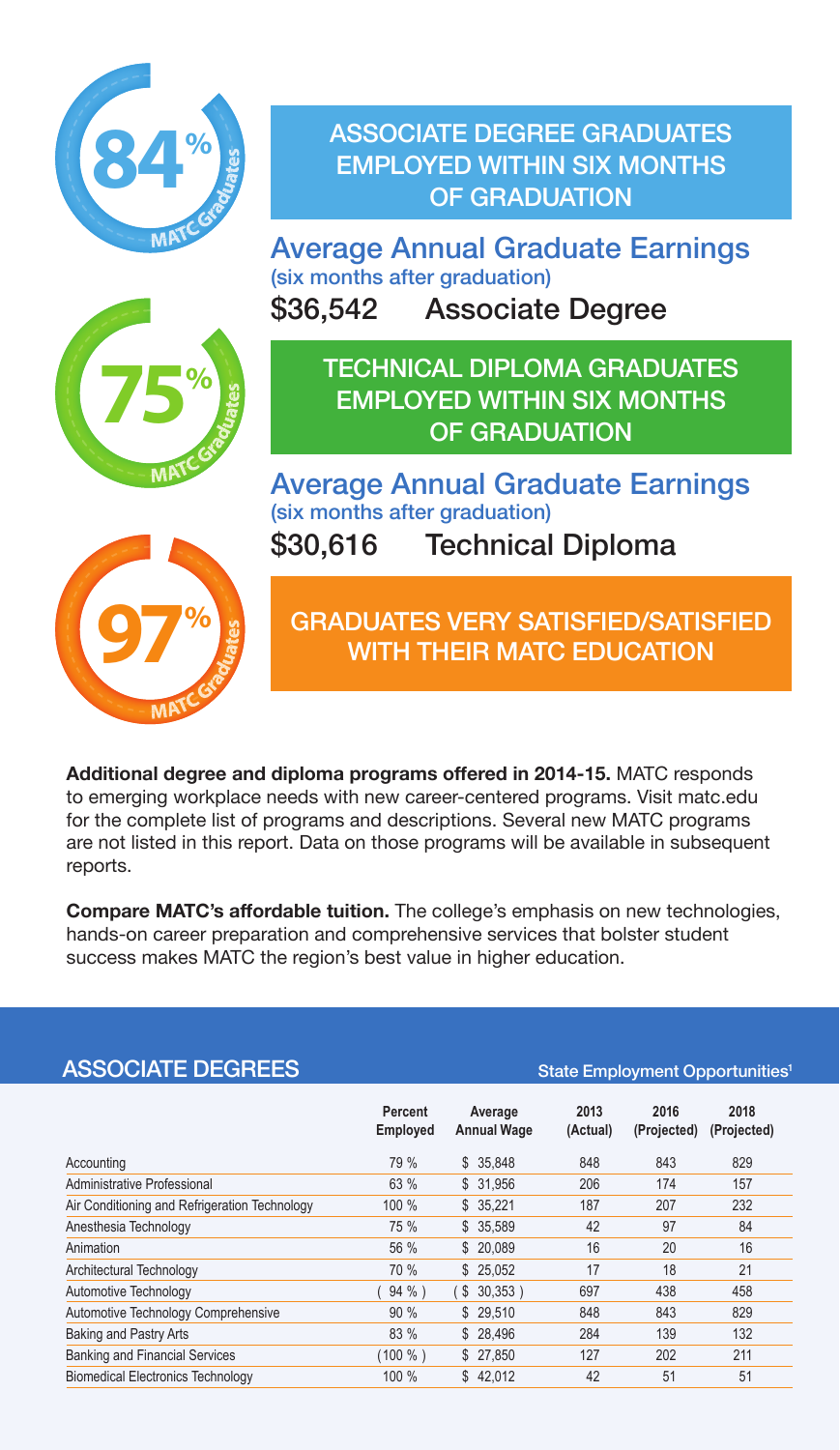### ASSOCIATE DEGREES State Employment Opportunities<sup>1</sup>

|                                                                         | Percent<br>Employed |        | Average<br><b>Annual Wage</b> | 2013<br>(Actual) | 2016<br>(Projected) | 2018<br>(Projected) |
|-------------------------------------------------------------------------|---------------------|--------|-------------------------------|------------------|---------------------|---------------------|
| <b>Business Management</b>                                              | 86 %                |        | \$37,601                      | 781              | 822                 | 820                 |
| Cardiovascular Technology                                               | 82 %                |        | \$47,753                      | 25               | 51                  | 47                  |
| <b>Chemical Technician</b>                                              | $\star$             |        | $\star$                       | 53               | 38                  | 37                  |
| Civil Engineering Technology                                            | 86 %                |        | \$42,692                      | 9                | 10                  | 11                  |
| <b>Computer Electronics Technology</b>                                  | 67 %                |        | $\star$                       | 30               | 29                  | 29                  |
| <b>Computer Simulation and Gaming</b>                                   | 67 %                |        | $\star$                       | 16               | 20                  | 16                  |
| Criminal Justice - Law Enforcement                                      | 87 %                |        | \$27,262                      | 443              | 381                 | 374                 |
| <b>Culinary Arts</b>                                                    | 86 %                | \$     | 28,440                        | 91               | 70                  | 67                  |
| <b>Culinary Management</b>                                              | (100 %)             | $($ \$ | 18,458)                       | 91               | 70                  | 67                  |
| Dental Hygiene                                                          | 89 %                |        | \$55,539                      | 181              | 205                 | 196                 |
| Dietetic Technician                                                     | 78 %                | \$     | 28,694                        | $\overline{7}$   | 11                  | 10                  |
| Early Childhood Education                                               | 89 %                |        | \$25,972                      | 1,127            | 818                 | 742                 |
| eBusiness Technology Analyst (formerly eBusinessTechnology Specialist)  | 75 %                |        | \$ 25,896                     | 58               | 55                  | 46                  |
| <b>Electronic Engineering Technology</b>                                | 60 %                | \$     | 53,297                        | 77               | 59                  | 62                  |
| Electronic Technology                                                   | 67 %                | \$     | 50,081                        | 6                | 3                   | $\overline{2}$      |
| Environmental Health and Water Quality Technology                       | 91 %                | \$     | 31,977                        | 29               | 32                  | 31                  |
| <b>Fashion/Retail Marketing</b>                                         | 100 %               |        | \$21,147                      | 1,000            | 688                 | 699                 |
| Fire Protection Technician                                              | 94 %                |        | \$29,273                      | 256              | 251                 | 245                 |
| <b>Funeral Service</b>                                                  | 100 %               | \$     | 37.741                        | 13               | 17                  | 15                  |
| Graphic Design                                                          | 43 %                |        | \$26,347                      | 155              | 151                 | 165                 |
| <b>Healthcare Services Management</b>                                   | $\star$             |        | $\star$                       | 355              | 532                 | 467                 |
| Hotel/Hospitality Management                                            | 62 %)               | (\$    | 29,237)                       | 33               | 20                  | 20                  |
| Human Resources                                                         | 79 %)               | (S     | 31,849)                       | 102              | 83                  | 81                  |
| Human Service Associate                                                 | 67 %                | \$     | 30,133                        | 484              | 333                 | 295                 |
| Individualized Technical Studies                                        | 82 %                |        | \$43,338                      | N/A              | N/A                 | N/A                 |
| Interactive Media                                                       | 73 %                |        | \$33,509                      | 155              | 151                 | 165                 |
| <b>Interior Design</b>                                                  | 70 %                |        | \$34,846                      | 27               | 31                  | 36                  |
| Interpreter Technician                                                  | $(100\%)$           | \$     | 47,840                        | 32               | 45                  | 41                  |
| IT Computer Support Specialist                                          | 85 %                |        | \$31,355                      | 365              | 352                 | 319                 |
| IT Information Systems Security Specialist                              | 85 %                | \$     | 37,291                        | 46               | 61                  | 57                  |
| IT Mobile Applications Developer (formerly IT Programmer/Analyst)       | 100 %               | \$     | 49,442                        | 234              | 250                 | 222                 |
| <b>IT Network Specialist</b>                                            | 85 %                | \$     | 39,285                        | 200              | 206                 | 202                 |
| Landscape Horticulture                                                  | 75 %                | \$     | 22,898                        | 97               | 40                  | 36                  |
| Legal Administrative Professional - Accelerated                         | 100 %               |        | \$31,210                      | 43               | 59                  | 54                  |
| <b>Marketing Management</b>                                             | 100 %               | \$     | 30,826                        | 125              | 130                 | 119                 |
| Mechanical Design Technology                                            | 83 %                | \$     | 43,636                        | 61               | 44                  | 41                  |
| Medical Administrative Specialist                                       | 76 %                |        | \$28,516                      | 355              | 532                 | 467                 |
| Medical Laboratory Technician (formerly Clinical Laboratory Technician) | 100 %               | \$     | 36,565                        | 96               | 148                 | 137                 |
| Meeting and Event Management                                            | 80 %                | \$     | 31,502                        | 59               | 49                  | 47                  |
| <b>Music Occupations</b>                                                | 100 %               | \$     | 56,278                        | 27               | 18                  | 18                  |
| Occupational Therapy Assistant                                          | 100 %               |        | \$45,625                      | 33               | 42                  | 39                  |
| Paralegal                                                               | 88 %                |        | \$42,374                      | 77               | 120                 | 123                 |
| Photography                                                             | 100 %               |        | \$25,653                      | 59               | 19                  | 25                  |
| <b>Physical Therapist Assistant</b>                                     | 100 %               |        | \$35,063                      | 47               | 79                  | 69                  |
| Quality Engineering Technology                                          | $60 \%$ )<br>(      |        | (S 58, 250)                   | 82               | 53                  | 58                  |
| Radiography                                                             | 89 %                |        | \$41,647                      | 81               | 148                 | 131                 |
| Real Estate                                                             | (60%                | (S)    | 24,061)                       | 92               | 33                  | 40                  |
| <b>Registered Nursing</b>                                               | 91 %                | \$     | 52,631                        | 1,389            | 2,247               | 2,049               |
| <b>Respiratory Therapist</b>                                            | 100 %               |        | \$45,067                      | 34               | 70                  | 65                  |
| Supervisory Management - Accelerated                                    | 100 %               | \$     | 49,057                        | 200              | 188                 | 182                 |
| Supply Chain Management                                                 | (100 %)             |        | $(S\ 37,437)$                 | 146              | 146                 | 149                 |
| Surgical Technology                                                     | 79 %                |        | \$34,270                      | 42               | 97                  | 84                  |
| Sustainable Facilities Operations                                       | 67 %                |        | $^\star$                      | 573              | 334                 | 382                 |
| Technical Studies - Apprentice                                          | $(100\% )$          |        | (S 56, 158)                   | N/A              | N/A                 | N/A                 |
| Television and Video Production                                         | 85 %                |        | \$29,713                      | 28               | 33                  | 34                  |
| <b>Welding Technology</b>                                               | 100 %               |        | \$46,899                      | 477              | 417                 | 419                 |
|                                                                         |                     |        |                               |                  |                     |                     |
| <b>Program Percent Employed Average</b>                                 | 84%                 |        |                               |                  |                     |                     |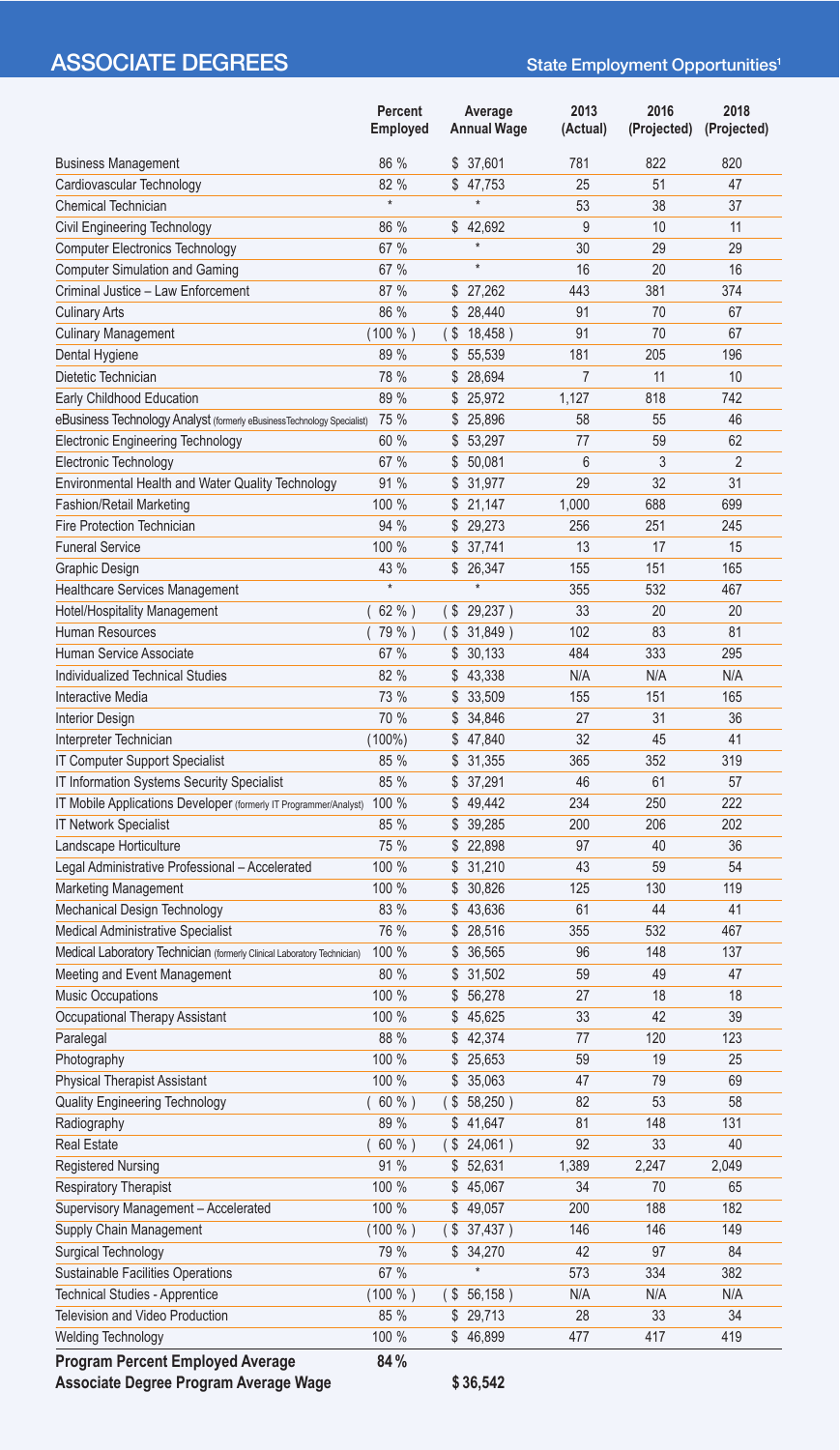### TECHNICAL DIPLOMAS State Employment Opportunities<sup>1</sup>

|                                                                   | Percent<br>Employed |              | Average<br><b>Annual Wage</b> | 2013<br>(Actual) | 2016<br>(Projected) | 2018<br>(Projected) |
|-------------------------------------------------------------------|---------------------|--------------|-------------------------------|------------------|---------------------|---------------------|
| Accounting Assistant (formerly Computerized Accounting Assistant) | 40 %                |              | \$ 24,799                     | 730              | 635                 | 660                 |
| Appliance Technician                                              | 57 %                |              |                               | 41               | 27                  | 28                  |
| Architectural Woodworking/Cabinetmaking                           | 83 %                | \$           | 30.072                        | 119              | 43                  | 53                  |
| Auto Collision Repair and Finish Technician                       | 71 %                |              | \$30,618                      | 132              | 89                  | 90                  |
| Automotive Maintenance Technician                                 | 92 %                |              | \$28,631                      | 697              | 438                 | 458                 |
| Aviation Technician - Airframe and Powerplant                     | $\star$             |              |                               | 31               | 43                  | 40                  |
| <b>Baking Production</b>                                          | 50 %                |              | $\star$                       | 284              | 139                 | 132                 |
| <b>Bilingual Office Assistant</b>                                 | $\star$             |              | $\star$                       | 1,882            | 1,659               | 1,721               |
| <b>Bricklaying and Masonry</b>                                    | $\star$             |              | $\star$                       | 114              | 84                  | 111                 |
| <b>Business Management</b>                                        | 67 %                |              | $^\star$                      | 730              | 635                 | 660                 |
| Carpentry                                                         | 56 %                |              | \$21,481                      | 394              | 271                 | 427                 |
| CNC Machine Operator/Programmer                                   | 78 %                |              | \$34.833                      | 85               | 79                  | 82                  |
| Cosmetology (formerly Barber/Cosmetology)                         | 64 %                | \$           | 30,077                        | 251              | 295                 | 281                 |
| <b>Culinary Assistant</b>                                         | 75 %)               |              | $\star$                       | 836              | 747                 | 724                 |
| <b>Dental Assistant</b>                                           | 70 %                | \$           | 25.400                        | 163              | 190                 | 181                 |
| Dental Technician                                                 | $\star$             |              | $^\star$                      | 65               | 58                  | 49                  |
| Diesel and Powertrain Servicing                                   | 86 %                | S            | 35.127                        | 181              | 194                 | 199                 |
| Early Childhood Education                                         | 67 %                |              |                               | 1,127            | 818                 | 742                 |
| <b>Electrical Power Distribution/Line Mechanic</b>                | 90 %                | \$           | 37,283                        | 162              | 153                 | 148                 |
| Electricity                                                       | 77 %                | \$           | 23.507                        | 317              | 455                 | 493                 |
| <b>Emergency Medical Technician</b>                               | 87 %                | \$           | 30,078                        | 171              | 222                 | 208                 |
| Emergency Medical Technician - Advanced                           | 100 %               | \$           | 48.178                        | 171              | 222                 | 208                 |
| Entrepreneurship                                                  | $\star$             |              |                               | 1,087            | 999                 | 1,007               |
| Food and Beverage Management                                      | $\star$             |              | $^\star$                      | 1.033            | 702                 | 685                 |
| <b>Health Unit Coordinator</b>                                    | 50 %                |              | \$ 26,555                     | 143              | 198                 | 182                 |
| <b>Machine Tool Operations</b>                                    | 73 %                | \$           | 30,780                        | 144              | 110                 | 105                 |
| <b>Marketing Specialist</b>                                       | $\star$             |              | $^\star$                      | 271              | 308                 | 291                 |
| Mechanical and Computer Drafting                                  | $\star$             |              | $^\star$                      | 61               | 44                  | 41                  |
| <b>Medical Assistant</b>                                          | 62 %                | $\mathbb{S}$ | 26.284                        | 387              | 488                 | 426                 |
| <b>Medical Billing</b>                                            | 50 %                |              |                               | 143              | 198                 | 182                 |
| <b>Medical Coding Specialist</b>                                  | 75 %                | (\$          | 28,609)                       | 143              | 198                 | 182                 |
| Medical Interpreter                                               | 75 %                | \$           | 33.703                        | 32               | 45                  | 41                  |
| Nursing Assistant                                                 | 76 %                | \$           | 27,611                        | 981              | 1,433               | 1,299               |
| Office Technology Assistant                                       | 75 %                | \$           | 24.794                        | 1.882            | 1,659               | 1,721               |
| Optician - Vision Care                                            | 75 %                |              | $\star$                       | 93               | 80                  | 71                  |
| Pharmacy Technician                                               | 82 %                | \$           | 28.764                        | 228              | 167                 | 164                 |
| Phlebotomy                                                        | 76 %                | \$           | 26,718                        | 46               | 87                  | 78                  |
| Power Engineering and Boiler Operator                             | 67 %                | \$           | 31,362                        | 29               | 25                  | 22                  |
| <b>Practical Nursing</b>                                          | 67 %                |              | \$37,647                      | 445              | 558                 | 516                 |
| Preparatory Plumbing                                              | 60 %                |              | $^\star$                      | 190              | 224                 | 260                 |
| Refrigeration, Air Conditioning &                                 | 100 %               |              | \$35,707                      | 187              | 207                 | 232                 |
| Heating Service Technician                                        |                     |              |                               |                  |                     |                     |
| Renal Dialysis Technician                                         | 71 %                | \$           | 31,980                        | 16               | 20                  | 18                  |
| Special Event Management                                          |                     |              |                               | 59               | 49                  | 47                  |
| Tool and Die Making                                               | $\star$             | $($ \$       | 44,489)                       | 67               | 41                  | 46                  |
| <b>Web Designer</b>                                               | 57 %                |              | \$31,775                      | 56               | 62                  | 59                  |
| Welding                                                           | 74 %                | \$           | 32,230                        | 477              | 417                 | 419                 |
| <b>Program Percent Employed Average</b>                           | 75%                 |              |                               |                  |                     |                     |

**Technical Diploma Program Average Wage \$ 30,616**

#### **Graduate Survey Response Rate = 56%**

#### NOTES:

Source: WTCS 2013 Graduate Followup - MATC

- ( ) WTCS 2013 Graduate Followup All Districts
- <sup>1</sup> EMSI Economic Modeling Specialists, Intl. Employment opportunities include new and replacement job openings in all Wisconsin counties.

\* Insufficient data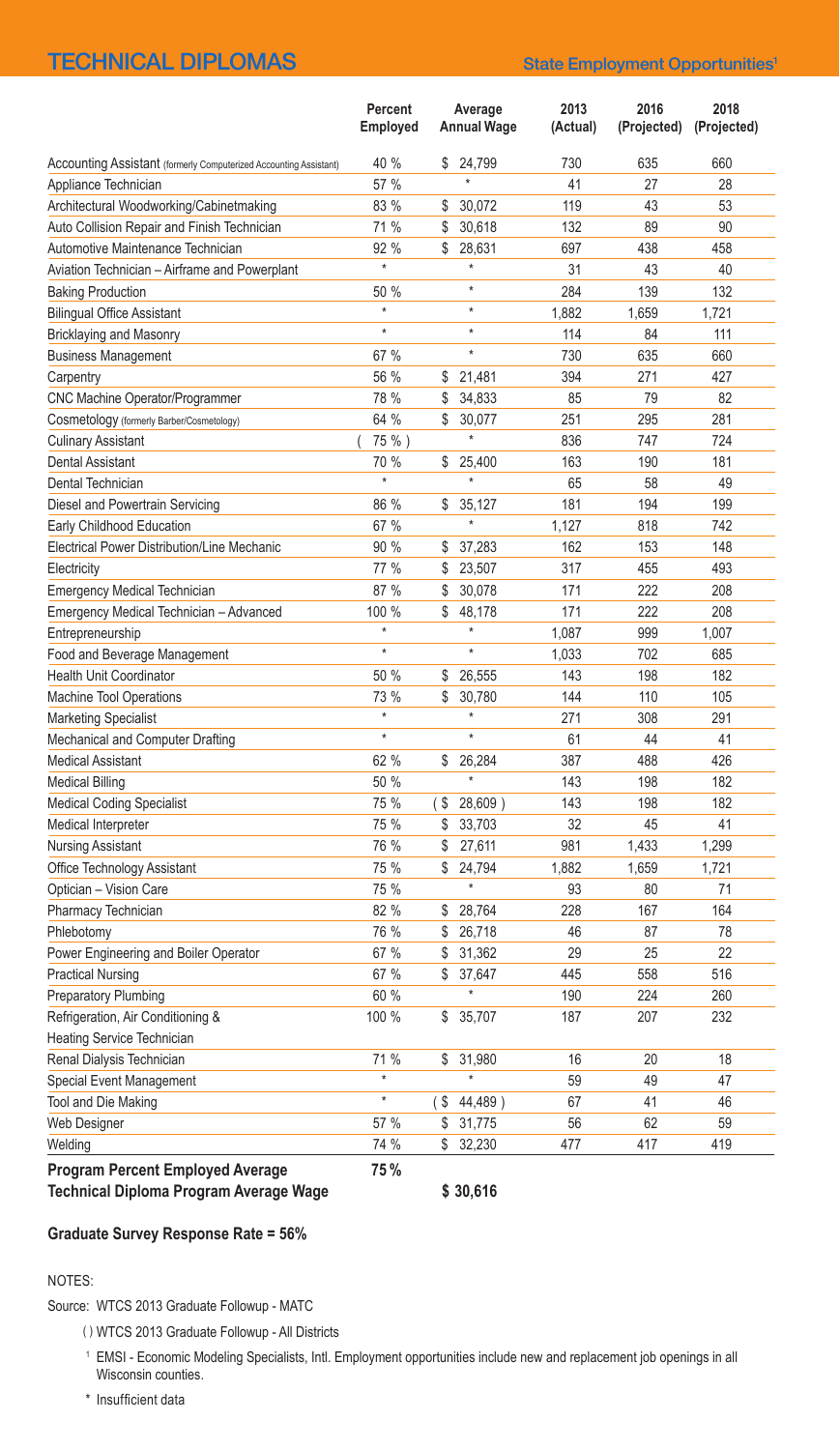#### **Connecting Graduates and Employers**

MATC assists students and graduates with their employment searches through the college's JOBshop. Students, graduates and employers use the JOBshop as a comprehensive site for job searches and placements. In addition, employers can access student and graduate résumés, hire an intern or post a job opening.



Employers with position openings utilize the TechConnect online job posting service. Current students, graduates and employers can visit the JOBshop web page under the Quick Links heading at matc.edu.



#### **Our Programs Match Your Interests**

MATC has an occupational program for virtually every interest. Our career-centered programs are designed to be completed in two years or less of full-time study. MATC faculty members combine a passion for teaching and student success with years of related professional work experience. A full range of student services helps ensure you will reach your potential. We also offer:

- The best value in higher education
- • 200 degree, diploma, certificate and apprentice programs
- • Four convenient, full-service campuses
- • Classes offered during the day, evenings, weekends and online
- • Financial aid, including grants and scholarships
- • Full accreditation by the Higher Learning Commission on Institutions of Higher Education, the national standard for accrediting colleges and schools; many programs also feature industry-specific accreditations
- • An active student life with 40 professional student organizations and junior college men's and women's athletics



#### **AREA'S TOP COMPANIES. SERVICE PROVIDERS RELY ON MATC GRADUATES**

#### *Among the employers of MATC alumni:*

- • Aurora Health Care
- Bell Ambulance
- • Children's Hospital of Wisconsin
- • City of Milwaukee and other local municipalities
- • Columbia St. Mary's
- Forward Dental
- • Froedtert Hospital/Medical College of Wisconsin
- • Milwaukee County
- • Milwaukee Public Schools
- • Northwestern Mutual
- • Paratech Ambulance Service
- Potawatomi Hotel and Casino
- Target
- • Walgreens
- • We Energies
- Wheaton Franciscan Healthcare